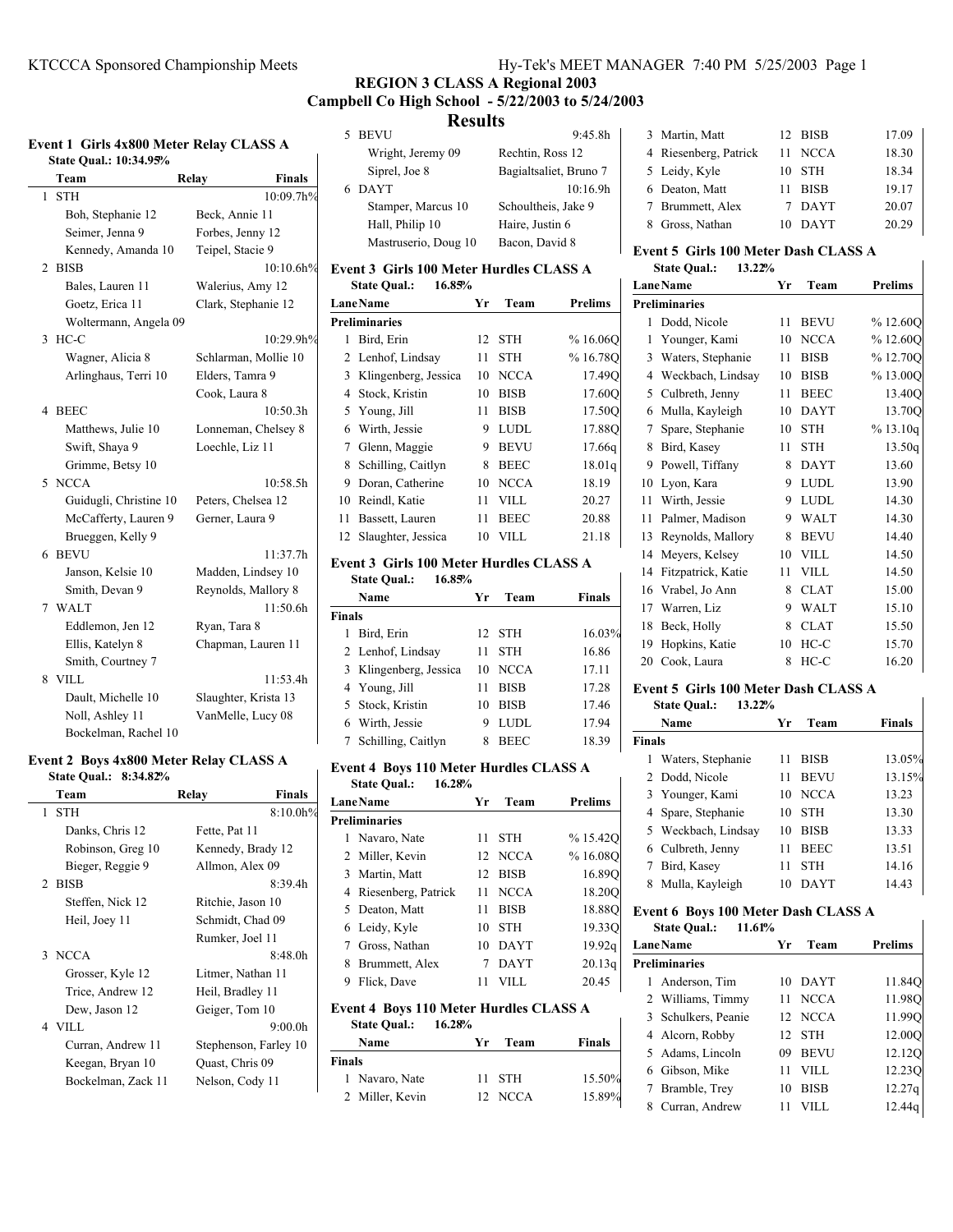# **REGION 3 CLASS A Regional 2003 Campbell Co High School - 5/22/2003 to 5/24/2003**

# **Results**

| Preliminaries  (Event 6 Boys 100 Meter Dash |    |                   |       |
|---------------------------------------------|----|-------------------|-------|
| 9 Stewart, Tim                              | 9  | <b>DAYT</b>       | 12.50 |
| 10 Cox, Tommy                               | 9  | <b>STH</b>        | 12.60 |
| 11 Neiser, Brian                            |    | 12 BISB           | 12.74 |
| 12 Grillet, Paul                            | 09 | <b>WALT</b>       | 13.04 |
| 13 Osborne, Kyle                            |    | 10 CLAT           | 13.06 |
| 14 Hoffman, Ted                             |    | <b>WALT</b>       | 13.11 |
| 15 Di Frank, Michael                        |    | $10 \text{ CLAT}$ | 13.25 |
| 16 Dickman, Steve                           | 10 | <b>LUDL</b>       | 13.87 |
| 17 Culver, R                                | 10 | LUDI.             | 14.81 |
| 18 Norman, Jake                             | 09 | <b>BEVU</b>       | 15.41 |
|                                             |    |                   |       |

## **Event 6 Boys 100 Meter Dash CLASS A**

| 11.61%<br><b>State Qual.:</b> |                   |               |
|-------------------------------|-------------------|---------------|
| Name                          | Team<br>Уr        | <b>Finals</b> |
| <b>Finals</b>                 |                   |               |
| Williams, Timmy               | <b>NCCA</b><br>11 | 11.70         |
| 2 Anderson, Tim               | <b>DAYT</b><br>10 | 11.94         |
| 3 Schulkers, Peanie           | 12 NCCA           | 12.08         |
| 4 Adams, Lincoln              | <b>BEVU</b><br>09 | 12.20         |
| 5 Gibson, Mike                | VILL<br>11        | 12.23         |
| 6 Alcorn, Robby               | <b>STH</b><br>12  | 12.26         |
| 7 Bramble, Trey               | <b>BISB</b><br>10 | 12.50         |
| Curran, Andrew<br>8           | 11                | 12.72         |

### **Event 7 Girls 4x200 Meter Relay CLASS A State Qual.: 1:51.16%**

| Team                  | Relay | <b>Finals</b>          |
|-----------------------|-------|------------------------|
| <b>BISB</b><br>1      |       | 1:46.82%               |
| Weckbach, Lindsay 10  |       | Clark, Stephanie 12    |
| Waters, Stephanie 11  |       | Sanker, Tara 12        |
| Goetz, Erica 11       |       | Boesch, Jamie 12       |
| 2 NCCA                |       | 1:49.28%               |
| Voet, Danielle 12     |       | Luttjohann, Lacey 9    |
| Younger, Kami 10      |       | Manning, Jessica 12    |
| Litmer, Alex 10       |       | Macke, Kyra 9          |
| 3 STH                 |       | 1:50.73%               |
| Beck, Annie 11        |       | Dooley, Megan 9        |
| Spare, Stephanie 10   |       | Bird, Kasey 11         |
| Roth, Jessie 10       |       | Tabeling, Stephanie 12 |
| 4 BEEC                |       | 1:59.76                |
| Gross, Tori 8         |       | Matthews, Julie 10     |
| Swift, Tara 11        |       | Schmuck, Monika 11     |
| Thompson, Sarah 11    |       | Bassett, Lauren 11     |
| 5 VILL                |       | 2:01.82                |
| Burton, Maggie 12     |       | Meyers, Kelsey 10      |
| VanMelle, Grace 10    |       | Fitzpatrick, Katie 11  |
| Slaughter, Jessica 10 |       | Slaughter, Krista 13   |
| 6 WALT                |       | 2:06.01                |
| Palmer, Madison 9     |       | Marqua, Caitlin 8      |
| Warren, Liz 9         |       | Ryan, Tara 8           |
| Chapman, Lauren 11    |       | Eddlemon, Jen 12       |
|                       |       |                        |

|       | <b>LaneTeam</b>    | Relay<br>Finals        |
|-------|--------------------|------------------------|
|       | 1 NCCA             | 1:32.97%               |
|       | Saalfeld, Jeff 11  | Schulkers, Peanie 12   |
|       | Rechtin, Elliot 12 | Williams, Timmy 11     |
|       | Geiger, Tom 10     | Grosser, Kyle 12       |
| 2     | <b>BISB</b>        | 1:36.98                |
|       | Rundick, Jon 12    | Moss, Jon 12           |
|       | Fryer, CJ 12       | Waymeyer, Kyle 12      |
|       | Dietrich, Sam 10   | Schuchter, Danny 10    |
| 3     | <b>DAYT</b>        | 1:38.83                |
|       | Stewart, Tim 9     | Anderson, Tim 10       |
|       | Taylor, Anthony 11 | Mastruserio, Doug 10   |
|       | Stamper, Marcus 10 | Gross, Nathan 10       |
|       | 4 VILL             | 1:40.21                |
|       | Bockelman, Zack 11 | Weber, Mike 9          |
|       | Klare, Joey 11     | Gibson, Mike 11        |
|       | Curran, Andrew 11  | Schworer, Alex 11      |
| 5     | <b>STH</b>         | 1:41.31                |
|       | Braun, Danny 12    | Blackthorn, Michael 12 |
|       | Cox, Tommy 9       | Soper, David 9         |
|       | Alcorn, Robby 12   | Goodwin, Joe 12        |
| 6     | <b>WALT</b>        | 1:43.86                |
|       | Chapman, Ben 9     | Ellis, Jeremy 11       |
|       | O'Reilly, Will 11  | Grillet, Paul 09       |
|       | Hoffman, Ted 7     | Arnett, Josh 10        |
| $---$ | <b>BEVU</b>        | DO                     |
|       | Adams, Lincoln 09  | Rechtin, Rory 12       |
|       | Kidney, Derek 12   | Schmitz, Josh 09       |
|       | Wright, Jeremy 09  | Siprel, Joe 8          |

|          | Name                  | Yг | Team        | <b>Finals</b> |
|----------|-----------------------|----|-------------|---------------|
| 1.       | Schlarman, Mollie     | 10 | $HC-C$      | 5:13.59%      |
|          | 2 Bales, Lauren       | 11 | <b>BISB</b> | 5:33.50%      |
| 3        | Boh, Stephanie        | 12 | <b>STH</b>  | 5:36.94       |
| 4        | Seimer, Jenna         | 9  | <b>STH</b>  | 5:39.68       |
|          | 5 Madden, Lindsey     | 10 | <b>BEVU</b> | 6:15.10       |
| 6        | Ruth, Lisa            | 9  | <b>BISB</b> | 6:20.80       |
|          | --- Smith, Devan      | 9  | <b>BEVU</b> | NT            |
|          | --- Fitzpatrick, Erin | 6  | <b>VILL</b> | NT            |
|          | --- Dault, Michelle   | 10 | VILL.       | <b>NT</b>     |
|          | --- Belland, Natalia  | 11 | <b>CLAT</b> | NT            |
| $\cdots$ | Baloglou, Corinne     | 7  | <b>DAYT</b> | <b>NT</b>     |
|          | --- Wilke, Kaeli      | 9  | <b>NCCA</b> | <b>NT</b>     |
|          | --- Arlinghaus, Terri | 10 | HC-C        | NT            |
|          |                       |    |             |               |

# **Event 10 Boys 1600 Meter Run CLASS A State Qual.: 4:35.10%**

| Name             | Yr. | Team        | <b>Finals</b> |
|------------------|-----|-------------|---------------|
| 1 Danks, Chris   |     | 12 STH      | 4:36.73       |
| 2 Robinson, Greg |     | $10$ STH    | 4:41.68       |
| 3 Heil, Joev     |     | 11 BISB     | 4:48.73       |
| 4 Schmidt, Chad  | 09  | <b>BISB</b> | 4:51.98       |

|    | 5 Middleton, Roger   | 11 | <b>LUDL</b> | 4:57.66 |
|----|----------------------|----|-------------|---------|
|    | 6 Heil, Bradley      | 11 | <b>NCCA</b> | 4:59.12 |
| 7  | Keegan, Bryan        | 10 | <b>VILL</b> | 5:08.68 |
| 8  | Trice, Andrew        |    | 12 NCCA     | 5:12.85 |
| 9  | Smith, Dominic       | 10 | <b>CLAT</b> | 5:15.49 |
|    | 10 Tarlton, Jason    | 10 | <b>LUDL</b> | 5:22.81 |
| 11 | Siprel, Joe          | 8  | <b>BEVU</b> | 5:26.91 |
|    | 12 Janson, Kurt      | 09 | <b>BEVU</b> | 5:28.55 |
|    | 13 Chapman, Ben      | 9  | <b>WALT</b> | 5:36.40 |
|    | 14 Hall, Philip      | 10 | <b>DAYT</b> | 5:41.63 |
|    | 15 Hundley, Garrett  | 7  | <b>WALT</b> | 5:47.65 |
|    | 16 Schoultheis, Jake | 9  | <b>DAYT</b> | 6:00.44 |
|    | 17 Kenney, Brandon   | 08 | VILL.       | 6:01.42 |

## **Event 11 Girls 4x100 Meter Relay CLASS A State Qual.: 53.09%**

| <b>LaneTeam</b> |                       | Relay                  | <b>Finals</b> |
|-----------------|-----------------------|------------------------|---------------|
| 1.              | <b>BISB</b>           |                        | 52.14%        |
|                 | Weckbach, Lindsay 10  | Yeager, Katie 12       |               |
|                 | Boesch, Jamie 12      | Waters, Stephanie 11   |               |
|                 | Harris, Ashley 11     | Moore, Jamie 10        |               |
| 2               | <b>STH</b>            |                        | 52.25%        |
|                 | Beck, Annie 11        | Bird, Erin 12          |               |
|                 | Spare, Stephanie 10   | Lenhof, Lindsay 11     |               |
|                 | Bird, Kasey 11        | Tabeling, Stephanie 12 |               |
| 3               | <b>BEVU</b>           |                        | 54.22         |
|                 | Reynolds, Mallory 8   | Dodd, Nicole 11        |               |
|                 | Myers, Meghan 11      | Janson, Kelsie 10      |               |
|                 | Slater, Alyse 7       | Glenn, Maggie 9        |               |
| 4               | <b>BEEC</b>           |                        | 55.89         |
|                 | Gross, Tori 8         | Carlotta, Chloe 7      |               |
|                 | Thompson, Sarah 11    | Schilling, Caitlyn 8   |               |
|                 |                       | Dirkes, Ashley 12      |               |
|                 | 5 VILL                |                        | 56.70         |
|                 | Burton, Maggie 12     | Meyers, Kelsey 10      |               |
|                 | VanMelle, Grace 10    | Fitzpatrick, Katie 11  |               |
|                 | Slaughter, Jessica 10 | Slaughter, Krista 13   |               |
| 6               | <b>DAYT</b>           |                        | 56.81         |
|                 | Feldhaus, Jennifer 7  | Baloglou, Corinne 7    |               |
|                 | Powell, Tiffany 8     | Mulla, Kayleigh 10     |               |
| 7               | <b>NCCA</b>           |                        | 58.67         |
|                 | Voet, Danielle 12     | Luttjohann, Lacey 9    |               |
|                 | Younger, Kami 10      | Manning, Jessica 12    |               |
|                 | Litmer, Alex 10       | Macke, Kyra 9          |               |
| 8               | <b>WALT</b>           |                        | 59.10         |
|                 | Palmer, Madison 9     | Warren, Liz 9          |               |
|                 | Ryan, Tara 8          | Marqua, Caitlin 8      |               |
|                 | Chapman, Lauren 11    | Eddlemon, Jen 12       |               |

# **Event 12 Boys 4x100 Meter Relay CLASS A State Qual.: 45.84%**

 $\mathbf{I}$ 

 $\overline{\phantom{a}}$ 

| Team               | Relay            | <b>Finals</b>        |
|--------------------|------------------|----------------------|
| <b>NCCA</b>        |                  | 45.43%               |
| Saalfeld, Jeff 11  |                  | Schulkers, Peanie 12 |
| Rechtin, Elliot 12 |                  | Williams, Timmy 11   |
| Geiger, Tom 10     | Grosser, Kyle 12 |                      |
|                    |                  |                      |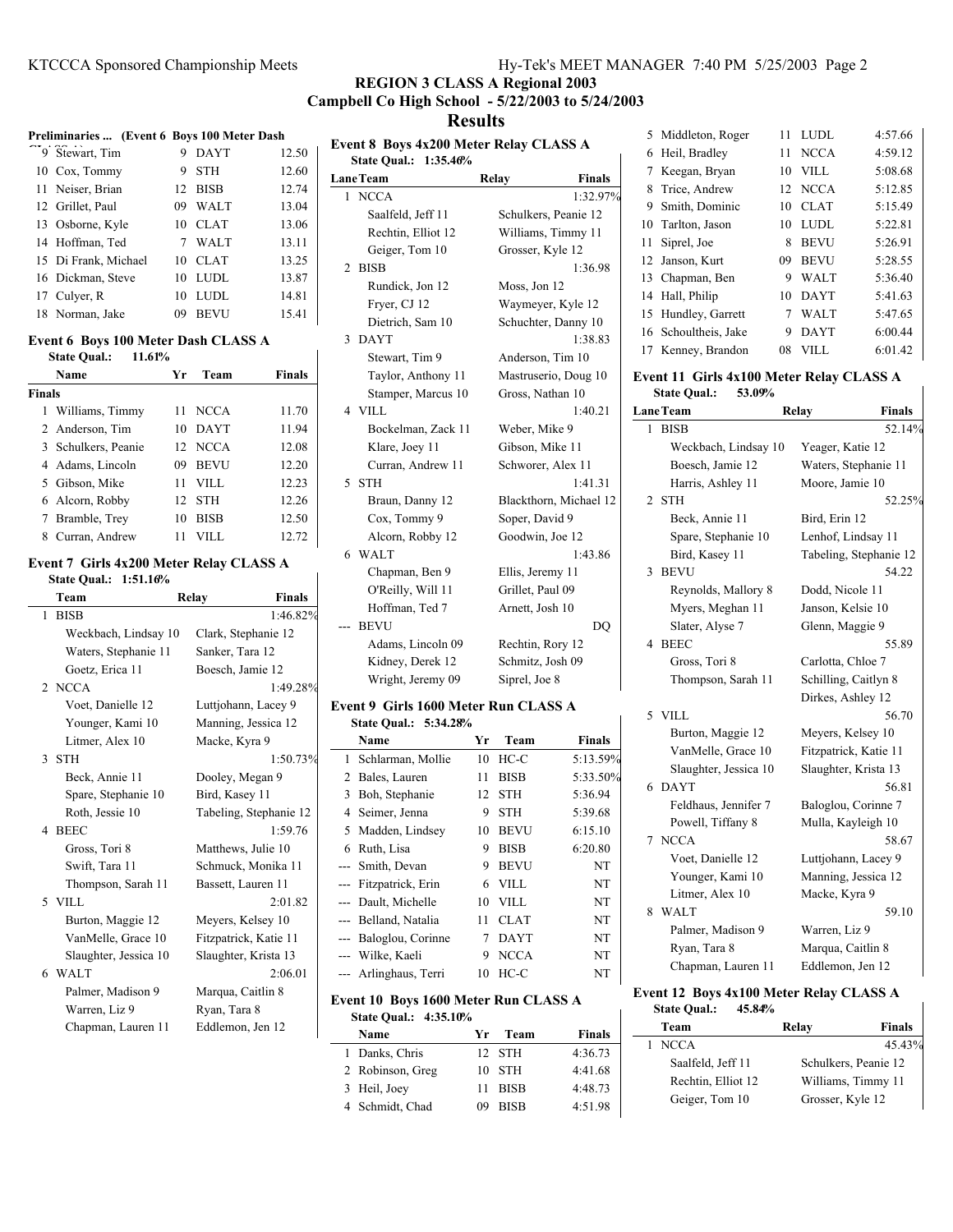# **REGION 3 CLASS A Regional 2003 Campbell Co High School - 5/22/2003 to 5/24/2003 Results**

### **(Event 12 Boys 4x100 Meter Relay CLASS A)**

| 2 STH                | 46.31                  |
|----------------------|------------------------|
| Alcorn, Robby 12     | Navaro, Nate 11        |
| Janowiecki, Greg 12  | Brown, Ryan 12         |
| Braun, Danny 12      | Blackthorn, Michael 12 |
| 3 VILL               | 46.60                  |
| Klare, Joey 11       | Weber, Mike 9          |
| Bockelman, Zack 11   | Gibson, Mike 11        |
| Curran, Andrew 11    | Schworer, Alex 11      |
| 4 DAYT               | 47.11                  |
| Mastruserio, Doug 10 | Stewart, Tim 9         |
| Anderson, Tim 10     | Taylor, Anthony 11     |
| Stamper, Marcus 10   | Gross, Nathan 10       |
| 5 BISB               | 47.13                  |
| Neiser, Brian 12     | Martin, Matt 12        |
| Fryer, CJ 12         | Waymeyer, Kyle 12      |
| Bramble, Trey 10     | Hansman, Kevin 12      |
| 6 WALT               | 53.30                  |
| Anderson, Matt 12    | Arnett, Josh 10        |
| Kahman, Glen 12      | Hoffman, Ted 7         |
| Grillet, Paul 09     | Chapman, Ben 9         |
|                      |                        |

#### **Event 13 Girls 400 Meter Dash CLASS A State Qual.: 1:02.26%**

|    | <b>Lane Name</b>     | Yr | Team        | <b>Prelims</b> |  |  |
|----|----------------------|----|-------------|----------------|--|--|
|    | <b>Preliminaries</b> |    |             |                |  |  |
| 1  | Sanker, Tara         | 12 | <b>BISB</b> | %1:00.25O      |  |  |
|    | 2 Dooley, Megan      | 9  | <b>STH</b>  | 1:03.18O       |  |  |
| 3  | Lenhof, Lindsay      | 11 | STH         | 1:05.85O       |  |  |
| 4  | Goetz, Erica         | 11 | <b>BISB</b> | 1:05.69q       |  |  |
|    | 5 Matthews, Julie    | 10 | <b>BEEC</b> | 1:06.17q       |  |  |
| 6  | Lyon, Kara           | 9  | <b>LUDL</b> | 1:08.75q       |  |  |
| 7  | Elders, Tamra        | 9  | $HC-C$      | 1:08.80        |  |  |
| 8  | Feldhaus, Jennifer   | 7  | <b>DAYT</b> | 1:10.19        |  |  |
| 9  | Vrabel, Jo Ann       | 8  | <b>CLAT</b> | 1:11.88        |  |  |
| 10 | Ryan, Tara           | 8  | <b>WALT</b> | 1:12.25        |  |  |
| 11 | Beck, Holly          | 8  | <b>CLAT</b> | 1:14.10        |  |  |
| 12 | Cook, Laura          | 8  | $HC-C$      | 1:18.60        |  |  |
| 13 | Wulfeck, Lisa        | 12 | <b>VILL</b> | 1:18.81        |  |  |
| 14 | Helmer, Larissa      | 11 | VILL        | 1:27.60        |  |  |
| 15 | Moses, Heather       | 06 | <b>DAYT</b> | 1:33.64        |  |  |

# **Event 13 Girls 400 Meter Dash CLASS A**

| <b>State Qual.:</b> | 1:02.26% |
|---------------------|----------|
|---------------------|----------|

|               | Name              | Уr | Team        | <b>Finals</b> |
|---------------|-------------------|----|-------------|---------------|
| <b>Finals</b> |                   |    |             |               |
| 1             | Sanker, Tara      |    | 12 BISB     | 59.55%        |
|               | 2 Dooley, Megan   | 9  | <b>STH</b>  | 1:01.08%      |
|               | 3 Goetz, Erica    | 11 | <b>BISB</b> | 1:05.06       |
|               | 4 Matthews, Julie | 10 | <b>BEEC</b> | 1:06.16       |
|               | 5 Lyon, Kara      | 9  | LUDL.       | 1:08.17       |
|               | 6 Lenhof, Lindsay |    | <b>STH</b>  | 1:08.79       |

| Event 14 Boys 400 Meter Dash CLASS A |                               |    |             |         |
|--------------------------------------|-------------------------------|----|-------------|---------|
|                                      | <b>State Qual.:</b><br>52.92% |    |             |         |
|                                      | <b>LaneName</b>               | Yr | Team        | Prelims |
|                                      | <b>Preliminaries</b>          |    |             |         |
| 1                                    | Moss, Jon                     | 12 | <b>BISB</b> | 54.00Q  |
| 2                                    | Kidney, Derek                 | 12 | <b>BEVU</b> | 54.09Q  |
| 3                                    | O'Reilly, Will                | 11 | <b>WALT</b> | 54.20Q  |
| 4                                    | Geiger, Tom                   | 10 | <b>NCCA</b> | 54.24q  |
| 5                                    | Grosser, Kyle                 | 12 | <b>NCCA</b> | 55.07q  |
| 6                                    | Gibson, Mike                  | 11 | <b>VILL</b> | 55.55g  |
| 7                                    | Soper, David                  | 9  | <b>STH</b>  | 55.85   |
| 8                                    | Rundick, Jon                  | 12 | <b>BISB</b> | 56.08   |
| 9                                    | Schmitz, Josh                 | 09 | <b>BEVU</b> | 56.93   |
| 10                                   | Schworer, Alex                | 11 | <b>VILL</b> | 57.90   |
| 11                                   | Kennedy, Brady                | 12 | <b>STH</b>  | 58.28   |
| 12                                   | Hall, Philip                  | 10 | <b>DAYT</b> | 1:02.88 |
| 13                                   | Adams, Justin                 | 09 | $HC-C$      | 1:03.01 |
| 14                                   | Dickman, Steve                | 10 | <b>LUDL</b> | 1:03.49 |
| 15                                   | McBride, Jason                | 8  | <b>DAYT</b> | 1:03.51 |
|                                      | 16 Wambsgangs, David          | 12 | $HC-C$      | 1:06.71 |

### **Event 14 Boys 400 Meter Dash CLASS A**

**State Qual.: 52.92%**

|               | Name             | Yг | Team        | <b>Finals</b> |
|---------------|------------------|----|-------------|---------------|
| <b>Finals</b> |                  |    |             |               |
| 1             | Moss, Jon        |    | 12 BISB     | 53.43         |
|               | 2 O'Reilly, Will | 11 | <b>WALT</b> | 53.65         |
|               | 3 Kidney, Derek  |    | 12 BEVU     | 53.66         |
|               | 4 Grosser, Kyle  |    | 12 NCCA     | 54.43         |
|               | 5 Geiger, Tom    |    | 10 NCCA     | 54.68         |
|               | 6 Gibson, Mike   | 11 | VILL.       | 1:00.41       |

### **Event 15 Girls 300 Meter Hurdles CLASS A State Qual.: 49.49%**

| LaneName                 | Уr | Team        | Prelims |
|--------------------------|----|-------------|---------|
| <b>Preliminaries</b>     |    |             |         |
| Bird, Kasey<br>1         | 11 | <b>STH</b>  | %48.96O |
| 2 Bird, Erin             | 12 | <b>STH</b>  | %49.35O |
| 3 Young, Jill            | 11 | <b>BISB</b> | 49.60O  |
| 4 Dawn, Angela           | 11 | <b>NCCA</b> | 52.36g  |
| 5 Moore, Jamie           | 10 | <b>BISB</b> | 52.64g  |
| 6 Janson, Kelsie         | 10 | <b>BEVU</b> | 52.78g  |
| 7 Powell, Tiffany        | 8  | <b>DAYT</b> | 53.46   |
| Wagner, Alicia<br>8      | 8  | $HC-C$      | 54.73   |
| 9 VanMelle, Grace        | 10 | <b>VILL</b> | 55.23   |
| Schilling, Caitlyn<br>10 | 8  | <b>BEEC</b> | 55.31   |
| Slaughter, Jessica<br>11 | 10 | VILL.       | 57.56   |
| 12 Franzen, Leah         | 10 | <b>NCCA</b> | 58.08   |

### **Event 15 Girls 300 Meter Hurdles CLASS A**

**State Qual.: 49.49%**

| Name          | Team<br>Yг | <b>Finals</b> |
|---------------|------------|---------------|
| <b>Finals</b> |            |               |
| 1 Bird, Kasey | 11 STH     | 48.09%        |
| 2 Young, Jill | 11 BISB    | 49.61         |
| 3 Bird, Erin  | 12 STH     | 49.75         |

| 4 Dawn, Angela   | 11 NCCA | 50.89 |
|------------------|---------|-------|
| 5 Moore, Jamie   | 10 BISB | 52.33 |
| 6 Janson, Kelsie | 10 BEVU | 52.52 |

### **Event 16 Boys 300 Meter Hurdles CLASS A State Qual.: 42.35%**

 $\mathbf{I}$ 

 $\mathsf{I}$ 

 $\mathbf{I}$ 

|    | <b>LaneName</b>      | Yr | Team        | <b>Prelims</b> |
|----|----------------------|----|-------------|----------------|
|    | <b>Preliminaries</b> |    |             |                |
| 1  | Miller, Kevin        |    | 12 NCCA     | %42,09O        |
|    | 2 Navaro, Nate       | 11 | <b>STH</b>  | %42.27O        |
|    | 3 Rechtin, Elliot    | 12 | <b>NCCA</b> | 43.13O         |
|    | 4 Rechtin, Rory      | 12 | <b>BEVU</b> | 43.990         |
|    | 5 Martin, Matt       | 12 | <b>BISB</b> | 44.28g         |
| 6  | Deaton, Matt         | 11 | <b>BISB</b> | 45.34g         |
|    | 7 Leidy, Kyle        | 10 | <b>STH</b>  | 46.84          |
| 8  | Wright, Jeremy       | 09 | <b>BEVU</b> | 49.51          |
| 9  | Flick, Dave          | 11 | VILL.       | 50.56          |
| 10 | Brummett, Alex       | 7  | <b>DAYT</b> | 53.86          |
| 11 | Gross, Nathan        | 10 | DAYT        | 54.60          |

# **Event 16 Boys 300 Meter Hurdles CLASS A**

|               | Name              | Уr  | Team        | <b>Finals</b> |
|---------------|-------------------|-----|-------------|---------------|
| <b>Finals</b> |                   |     |             |               |
|               | 1 Navaro, Nate    | 11  | <b>STH</b>  | 40.71%        |
|               | 2 Miller, Kevin   |     | 12 NCCA     | 41.05%        |
|               | 3 Rechtin, Rory   |     | 12 BEVU     | 42.42         |
|               | 4 Rechtin, Elliot |     | 12 NCCA     | 42.67         |
|               | 5 Martin, Matt    | 12. | <b>BISB</b> | 43.18         |
| 6             | Deaton, Matt      |     | <b>BISB</b> | 45.78         |

# **Event 17 Girls 800 Meter Dash CLASS A**

| <b>State Oual.:</b> | 2:29.79% |
|---------------------|----------|

|    | statt Vuan.<br>-------- |    |             |               |  |
|----|-------------------------|----|-------------|---------------|--|
|    | Name                    | Yг | Team        | <b>Finals</b> |  |
| 1  | Schlarman, Mollie       | 10 | $HC-C$      | 2:17.44%      |  |
| 2  | Clark, Stephanie        | 12 | <b>BISB</b> | 2:24.01%      |  |
| 3  | Forbes, Jenny           | 12 | <b>STH</b>  | 2:28.84%      |  |
| 4  | Seimer, Jenna           | 9  | <b>STH</b>  | 2:29.26%      |  |
| 5  | Gerner, Laura           | 9  | <b>NCCA</b> | 2:30.72       |  |
| 6  | Bales, Lauren           | 11 | <b>BISB</b> | 2:35.84       |  |
| 7  | Swift, Shaya            | 9  | <b>BEEC</b> | 2:43.09       |  |
| 8  | VanMelle, Lucy          | 08 | <b>VILL</b> | 2:45.67       |  |
| 9  | Chapman, Lauren         | 11 | <b>WALT</b> | 2:47.67       |  |
| 10 | Belland, Natalia        | 11 | <b>CLAT</b> | 2:48.48       |  |
| 11 | Eddlemon, Jen           | 12 | WALT        | 2:49.09       |  |
| 12 | Slaughter, Krista       | 13 | <b>VILL</b> | 2:50.70       |  |
| 13 | Brueggen, Kelly         | 9  | <b>NCCA</b> | 2:51.98       |  |
| 14 | Smith, Devan            | 9  | <b>BEVU</b> | 2:56.67       |  |
| 15 | Hopkins, Katie          | 10 | $HC-C$      | 3:00.35       |  |
|    | 16 Moses, Heather       | 06 | <b>DAYT</b> | 3:37.42       |  |

#### **Event 18 Boys 800 Meter Dash CLASS A State Qual.: 2:03.43%**

| $U$ an Quala $U$ |                 |      |         |               |
|------------------|-----------------|------|---------|---------------|
|                  | Name            | Yr - | Team    | <b>Finals</b> |
|                  | 1 Danks, Chris  |      | 12 STH  | 2:03.08%      |
|                  | 2 Fette, Pat    |      | 11 STH  | 2:05.39       |
|                  | 3 Rechtin, Ross |      | 12 BEVU | 2:07.79       |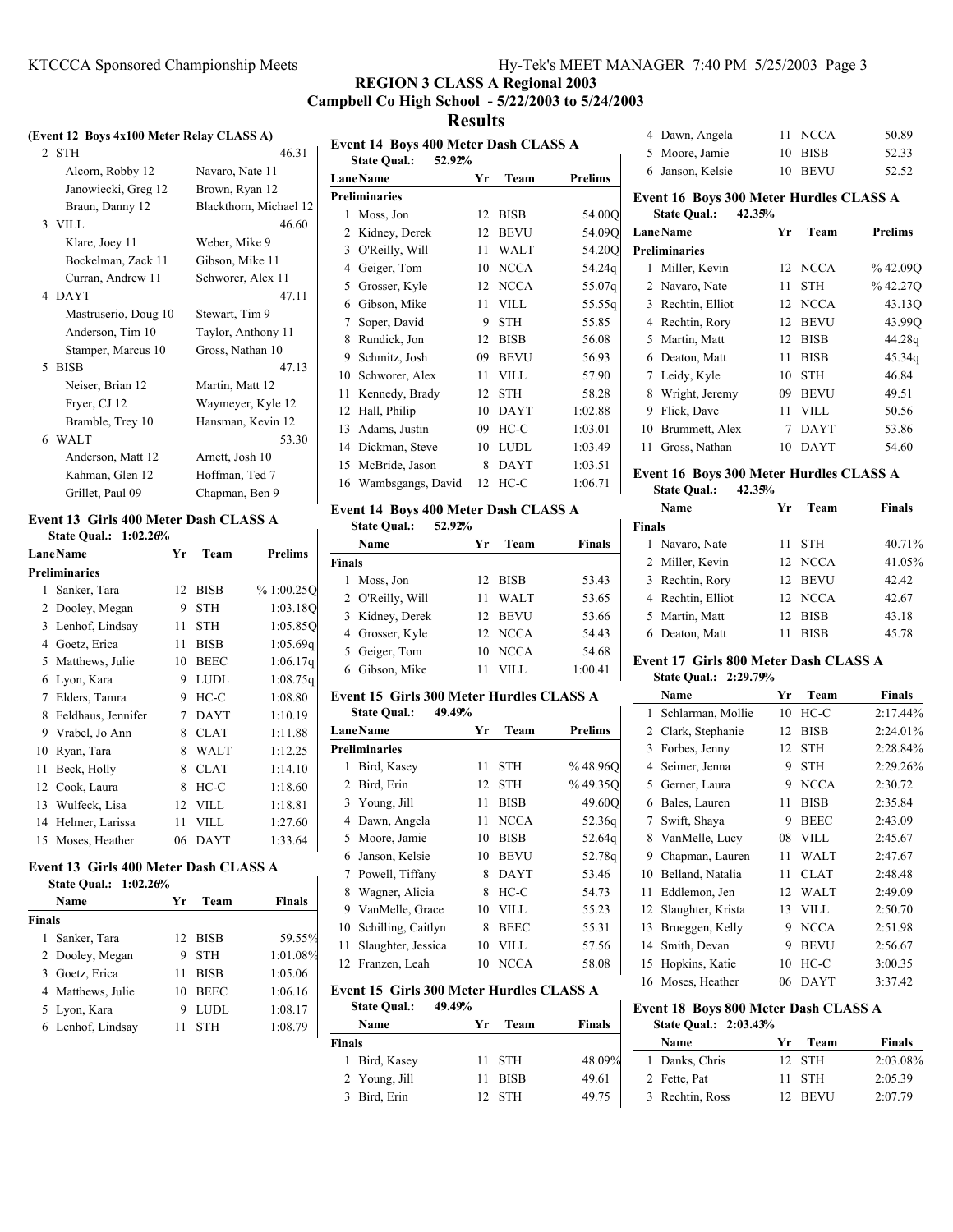# **REGION 3 CLASS A Regional 2003 Campbell Co High School - 5/22/2003 to 5/24/2003**

#### **(Event 18 Boys 800 Meter Dash CLASS A)**

| 4 Ritchie, Jason     | 10 | <b>BISB</b> | 2:10.78 |
|----------------------|----|-------------|---------|
| 5 Curran, Andrew     | 11 | <b>VILL</b> | 2:11.60 |
| 6 Steffen, Nick      | 12 | BISB        | 2:11.62 |
| 7 Keegan, Bryan      | 10 | <b>VILL</b> | 2:15.21 |
| 8 Wright, Jeremy     | 09 | <b>BEVU</b> | 2:16.26 |
| 9 Heil, Bradley      | 11 | <b>NCCA</b> | 2:16.58 |
| 10 Litmer, Nathan    | 11 | <b>NCCA</b> | 2:17.72 |
| 11 O'Reilly, Will    | 11 | <b>WALT</b> | 2:21.77 |
| 12 Adams, Justin     | 09 | $HC-C$      | 2:25.97 |
| 13 Wambsgangs, David | 12 | HC-C        | 2:28.85 |
| 14 Schoultheis, Jake | 9  | DAYT        | 2:30.07 |

#### **Event 19 Girls 200 Meter Dash CLASS A State Qual.: 27.30%**

| state Quant |                      |    |             |                |  |  |
|-------------|----------------------|----|-------------|----------------|--|--|
|             | <b>LaneName</b>      | Yr | Team        | <b>Prelims</b> |  |  |
|             | <b>Preliminaries</b> |    |             |                |  |  |
| 1           | Sanker, Tara         | 12 | BISB        | %26.60Q        |  |  |
| 2           | Dooley, Megan        | 9  | <b>STH</b>  | %26.97Q        |  |  |
| 3           | Younger, Kami        | 10 | <b>NCCA</b> | %27.09Q        |  |  |
| 4           | Dodd, Nicole         | 11 | <b>BEVU</b> | 27.34Q         |  |  |
| 5           | Waters, Stephanie    | 11 | <b>BISB</b> | 27.55q         |  |  |
| 6           | Luttjohann, Lacey    | 9  | <b>NCCA</b> | 27.58q         |  |  |
| 7           | Spare, Stephanie     | 10 | <b>STH</b>  | 28.01          |  |  |
| 8           | Myers, Meghan        | 11 | <b>BEVU</b> | 29.07          |  |  |
| 9           | Wirth, Jessie        | 9  | <b>LUDL</b> | 30.85          |  |  |
| 10          | Marqua, Caitlin      | 8  | <b>WALT</b> | 31.04          |  |  |
| 11          | Warren, Liz          | 9  | <b>WALT</b> | 31.76          |  |  |
| 12          | Vrabel, Jo Ann       | 8  | <b>CLAT</b> | 31.81          |  |  |
| 13          | Beck, Holly          | 8  | <b>CLAT</b> | 32.03          |  |  |
| 14          | Slaughter, Krista    | 13 | <b>VILL</b> | 32.52          |  |  |
| 15          | Schmuck, Monika      | 11 | <b>BEEC</b> | 33.03          |  |  |
| 16          | Hopkins, Katie       | 10 | $HC-C$      | 33.75          |  |  |
| 17          | Dirkes, Ashley       | 12 | <b>BEEC</b> | 34.96          |  |  |
|             |                      |    |             |                |  |  |

### **Event 19 Girls 200 Meter Dash CLASS A**

|        | 27.30%<br><b>State Qual.:</b> |    |             |               |
|--------|-------------------------------|----|-------------|---------------|
|        | Name                          | Уr | Team        | <b>Finals</b> |
| Finals |                               |    |             |               |
|        | 1 Sanker, Tara                |    | 12 BISB     | 26.65%        |
|        | 2 Younger, Kami               | 10 | <b>NCCA</b> | 27.09%        |
|        | 3 Dodd, Nicole                | 11 | <b>BEVU</b> | 27.14%        |
|        | 4 Dooley, Megan               | 9  | <b>STH</b>  | 27.36         |
|        | 5 Waters, Stephanie           | 11 | <b>BISB</b> | 27.66         |
|        | 6 Luttiohann, Lacey           | 9  | <b>NCCA</b> | 27.70         |

# **Event 20 Boys 200 Meter Dash CLASS A**

| 23.40%<br><b>State Qual.:</b> |            |                    |  |  |  |
|-------------------------------|------------|--------------------|--|--|--|
| <b>Lane Name</b>              | Team<br>Уr | <b>Prelims</b>     |  |  |  |
| Preliminaries                 |            |                    |  |  |  |
| 1 Williams, Timmy             | 11 NCCA    | 23.590             |  |  |  |
| 2 Anderson, Tim               | DAYT<br>10 | 24.050             |  |  |  |
| 3 Brown, Ryan                 | 12 STH     | 24.81Q             |  |  |  |
| 4 Saalfeld, Jeff              | 11 NCCA    | 24.19q             |  |  |  |
| 5 Kidney, Derek               | 12 BEVU    | 24.47g             |  |  |  |
| 6 Taylor, Anthony             | DAYT<br>11 | 24.97 <sub>q</sub> |  |  |  |
|                               |            |                    |  |  |  |

**Results**<br>09 BEVU 7 Adams, Lincoln 09 BEVU 25.15 8 Schworer, Alex 11 VILL 25.65 9 25.76 Rundick, Jon 12 BISB 10 Schuchter, Danny 10 BISB 25.78 11 Alcorn, Robby 12 STH 25.83 12 26.42 Grillet, Paul 09 WALT 13 Kahman, Glen 12 WALT 27.44 14 Osborne, Kyle 10 CLAT 27.63 15 27.66 Di Frank, Michael 10 CLAT 16 Culyer, R 10 LUDL 29.24 17 Dickman, Steve 10 LUDL 29.38

# **Event 20 Boys 200 Meter Dash CLASS A**

### **State Qual.: 23.40% Name Yr Team Finals**

| <b>Finals</b> |                   |             |       |
|---------------|-------------------|-------------|-------|
|               | 1 Williams, Timmy | 11 NCCA     | 23.58 |
|               | 2 Saalfeld, Jeff  | 11 NCCA     | 24.14 |
|               | 3 Kidney, Derek   | 12 BEVU     | 24.36 |
|               | 4 Anderson, Tim   | 10 DAYT     | 24.46 |
|               | 5 Brown, Ryan     | 12 STH      | 25.06 |
|               | 6 Taylor, Anthony | <b>DAYT</b> | 26.43 |

#### **Event 21 Girls 3200 Meter Run CLASS A State Qual.: 12:30.60%**

| Name                 | Yr | Team        | <b>Finals</b> |  |
|----------------------|----|-------------|---------------|--|
| 1 Schlarman, Mollie  | 10 | $HC-C$      | 12:20.03%     |  |
| 2 Kennedy, Amanda    | 10 | <b>STH</b>  | 12:52.49      |  |
| 3 Hentz, Courtney    | 9  | <b>STH</b>  | 12:54.78      |  |
| 4 Ruth, Lisa         | 9  | <b>BISB</b> | 13:32.03      |  |
| 5 McCafferty, Lauren | 9. | <b>NCCA</b> | 13:33.34      |  |
| 6 Arlinghaus, Terri  | 10 | $HC-C$      | 13:34.68      |  |
| 7 Woltermann, Angela | 09 | <b>BISB</b> | 13:56.89      |  |
| 8 Grimme, Betsy      | 10 | <b>BEEC</b> | 15:43.64      |  |
| Erb. Nicole<br>9.    | 12 | <b>BEEC</b> | 15:54.99      |  |

### **Event 22 Boys 3200 Meter Run CLASS A State Qual.: 10:28.56%**

|    | Name                 | Yr  | Team        | <b>Finals</b> |
|----|----------------------|-----|-------------|---------------|
|    | 1 Danks, Chris       | 12. | <b>STH</b>  | 10:00.60%     |
|    | 2 Bieger, Reggie     | 9   | <b>STH</b>  | 10:30.62      |
| 3  | Heil, Joey           | 11  | <b>BISB</b> | 10:36.07      |
|    | 4 Middleton, Roger   | 11  | <b>LUDL</b> | 10:40.24      |
|    | 5 Trice, Andrew      |     | 12 NCCA     | 11:03.91      |
|    | 6 McCluskey, Mike    | 11  | <b>BISB</b> | 11:06.95      |
|    | 7 Dew, Jason         | 12. | <b>NCCA</b> | 11:33.29      |
|    | 8 Haire, Justin      | 6   | <b>DAYT</b> | 11:39.15      |
| 9  | Tarlton, Jason       | 10  | <b>LUDL</b> | 11:49.10      |
| 10 | Bagialtsaliet, Bruno | 7   | <b>BEVU</b> | 11:53.43      |
| 11 | Chapman, Ben         | 9   | <b>WALT</b> | 12:16.09      |
|    | 12 Hundley, Garrett  |     | <b>WALT</b> | 12:42.88      |

# **Event 23 Girls 4x400 Meter Relay CLASS A State Qual.: 4:23.89% LaneTeam Relay Finals** 1 BISB  $4:08.57%$ Goetz, Erica 11 Clark, Stephanie 12 Bales, Lauren 11 Sanker, Tara 12 Weckbach, Lindsay 10 Young, Jill 11 2 STH  $4:16.40\%$ Bird, Kasey 11 Bird, Erin 12 Beck, Annie 11 Dooley, Megan 9 Spare, Stephanie 10 Lenhof, Lindsay 11 3 NCCA 4:18.01% Voet, Danielle 12 Luttjohann, Lacey 9 Younger, Kami 10 Manning, Jessica 12 Dawn, Angela 11 Gerner, Laura 9 4 4:40.39 DAYT Feldhaus, Jennifer 7 Baloglou, Corinne 7 Powell, Tiffany 8 Mulla, Kayleigh 10 5 4:49.09 VILL VanMelle, Lucy 08 Meyers, Kelsey 10 Noll, Ashley 11 Wulfeck, Lisa 12 Dault, Michelle 10 6 4:51.18 BEEC Matthews, Julie 10

| Matthews, Julie 10   | Carlotta, Chloe 7  |
|----------------------|--------------------|
| Schilling, Caitlyn 8 | Bassett, Lauren 11 |
| Loechle, Liz 11      | Thompson, Sarah 11 |
| WALT                 | 5:05.82            |
| Eddlemon, Jen 12     | Marqua, Caitlin 8  |
| Chapman, Lauren 11   | Palmer, Madison 9  |
|                      |                    |

### **Event 24 Boys 4x400 Meter Relay CLASS A**

## **State Qual.: 3:36.98%**

Eddlemon, Jen 12 Chapman, Lauren 11 Ellis, Katelyn 8

| Team                 | Relay<br><b>Finals</b> |
|----------------------|------------------------|
| 1 NCCA               | 3:30.70%               |
| Saalfeld, Jeff 11    | Grosser, Kyle 12       |
| Schulkers, Peanie 12 | Rechtin, Elliot 12     |
| Geiger, Tom 10       | Heil, Bradley 11       |
| 2 BISB               | 3:32.43%               |
| Moss, Jon 12         | Waymeyer, Kyle 12      |
| Fryer, CJ 12         | Schuchter, Dave 12     |
| Rundick, Jon 12      | Deaton, Matt 11        |
| 3 BEVU               | 3:39.81                |
| Rechtin, Ross 12     | Rechtin, Rory 12       |
| Kidney, Derek 12     | Schmitz, Josh 09       |
| Wright, Jeremy 09    | Adams, Lincoln 09      |
| 4 STH                | 3:42.76                |
| Navaro, Nate 11      | Fette, Pat 11          |
| Soper, David 9       | Cox, Tommy 9           |
| Alcorn, Robby 12     | Kennedy, Brady 12      |
| 5 DAYT               | 4:09.87                |
| Mastruserio, Doug 10 | McBride, Jason 8       |
| Taylor, Anthony 11   | Hall, Philip 10        |
| Gross, Nathan 10     | Stamper, Marcus 10     |
|                      |                        |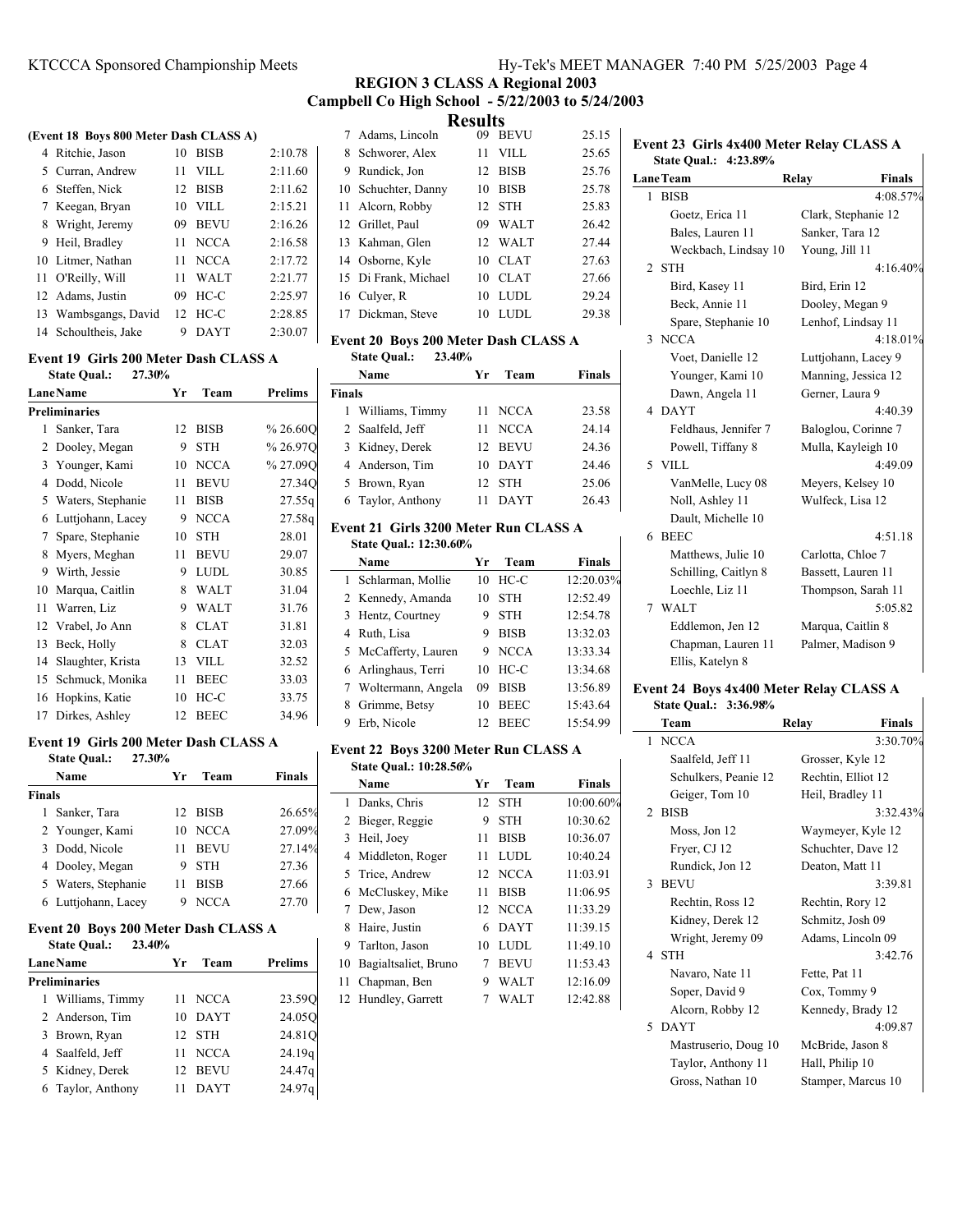### **REGION 3 CLASS A Regional 2003 Campbell Co High School - 5/22/2003 to 5/24/2003 Results**

### **(Event 24 Boys 4x400 Meter Relay CLASS A)**

| 6 VILL             | 4:22.44           |
|--------------------|-------------------|
| Nelson, Cody 11    | Keegan, Thomas 08 |
| Kenney, Brandon 08 | Curran, Andrew 11 |
| Quast, Chris 09    | Schworer, Alex 11 |

# **Event 25 Girls Shot Put CLASS A**

|    | <b>State Qual.:</b><br>31-09% |    |             |           |
|----|-------------------------------|----|-------------|-----------|
|    | Name                          | Yr | Team        | Finals    |
| 1  | Blackburn, Beth               | 12 | <b>LUDL</b> | 38-06.25% |
| 2  | Myers, Meghan                 | 11 | <b>BEVU</b> | 32-10.50% |
| 3  | McGraw, Molly                 | 9  | <b>NCCA</b> | 31-09.25% |
| 4  | Nagel, Jen                    | 10 | <b>BISB</b> | 30-00.25  |
| 5  | Gemmer, Katie                 | 12 | <b>NCCA</b> | 29-04.75  |
| 6  | Krutzkamp, Katie              | 11 | <b>BISB</b> | J29-04.75 |
| 7  | Orme, Amanda                  | 11 | <b>BEVU</b> | 29-04.25  |
| 8  | Wambsgans, Belicia            | 10 | $HC-C$      | 28-09.50  |
| 9  | Gray, Julie                   | 9  | <b>BEEC</b> | 28-09.00  |
| 10 | Reindl, Katie                 | 11 | <b>VILL</b> | 28-07.00  |
| 11 | Sketch, Colleen               | 12 | <b>BEEC</b> | 28-06.75  |
| 12 | Torbeck, Krista               | 11 | <b>STH</b>  | 26-03.25  |
| 13 | Adams, Jessica                | 9  | <b>STH</b>  | 24-11.75  |
| 14 | Noll, Ashley                  | 11 | <b>VILL</b> | 24-02.75  |
| 15 | Jones, Stephanie              | 9  | <b>LUDL</b> | 21-08.50  |
| 16 | Campoamor, Amanda             | 11 | <b>DAYT</b> | 21-05.50  |
| 17 | Morgan, Brittany              | 8  | DAYT        | 15-09.00  |

### **Event 26 Boys Shot Put CLASS A**

| 43-09%<br><b>State Qual.:</b> |                   |    |             |               |
|-------------------------------|-------------------|----|-------------|---------------|
|                               | Name              | Yr | Team        | <b>Finals</b> |
| 1                             | Pelgen, Kyle      | 12 | <b>BISB</b> | 44-02.50%     |
| 2                             | Meyer, Drew       | 12 | $HC-C$      | 43-09.25%     |
| 3                             | Metzger, Mike     | 11 | <b>STH</b>  | 41-04.25      |
| 4                             | Daniels, Mike     | 11 | $HC-C$      | 41-03.75      |
| 5                             | Hartt, Brandon    | 10 | <b>BEVU</b> | 40-07.25      |
| 6                             | Rafferty, Michael | 11 | <b>NCCA</b> | 39-09.25      |
| 7                             | Krummen, Michael  | 10 | <b>STH</b>  | 39-01.50      |
| 8                             | Speier, Chris     | 11 | <b>NCCA</b> | 38-10.00      |
| 9                             | Wagner, Andy      | 12 | <b>BISB</b> | 36-06.75      |
| 10                            | Campbell, James   | 11 | <b>DAYT</b> | 36-03.00      |
| 11                            | Ryan, Matt        | 09 | <b>WALT</b> | 35-08.00      |
| 12                            | Haire, Alan       | 09 | <b>DAYT</b> | 35-07.50      |
| 13                            | Kahman, Glen      | 12 | <b>WALT</b> | 34-00.00      |
| 14                            | Meyers, Tony      | 11 | <b>LUDL</b> | 33-09.50      |
| 15                            | Wright, Chris     | 11 | <b>LUDL</b> | 32-05.75      |
| 16                            | Bockelman, Zack   | 11 | <b>VILL</b> | 32-01.50      |
| 17                            | Duell, Anthony    | 09 | <b>BEVU</b> | 31-07.00      |
| 18                            | Keegan, Thomas    | 08 | <b>VILL</b> | 25-03.75      |

#### **Event 27 Girls Discus Throw CLASS A**

| $95 - 02%$        |              |
|-------------------|--------------|
| Team<br>Yr        | Finals       |
| BISB<br>11        | $104 - 01\%$ |
| <b>BEVU</b><br>11 | $101 - 06\%$ |
| <b>BEVU</b><br>11 | 88-10        |
| <b>NCCA</b><br>10 | 86-05        |
|                   |              |

|   | results               |     |             |       |  |  |
|---|-----------------------|-----|-------------|-------|--|--|
|   | 5 Blackburn, Beth     |     | 12 LUDL     | 84-06 |  |  |
| 6 | Butsch, Katie         | 12  | <b>BISB</b> | 81-08 |  |  |
| 7 | Torbeck, Krista       | 11  | <b>STH</b>  | 80-05 |  |  |
| 8 | Sketch, Colleen       | 12. | <b>BEEC</b> | 76-03 |  |  |
| 9 | Brulport, Sarah       | 10  | <b>NCCA</b> | 75-07 |  |  |
|   | 10 Wambsgans, Belicia | 10  | $HC-C$      | 73-06 |  |  |
|   | 11 Arnold, Briana     | 9   | <b>BEEC</b> | 68-07 |  |  |
|   | 12 Campoamor, Amanda  | 11  | <b>DAYT</b> | 68-06 |  |  |
|   | 13 Bowling, Brianna   | 11  | <b>STH</b>  | 67-04 |  |  |
|   | 14 Bockelman, Rachel  | 10  | VILL.       | 61-01 |  |  |
|   | 15 Cook, Laura        | 8   | $HC-C$      | 52-02 |  |  |
|   | 16 Reindl, Katie      | 11  | <b>VILL</b> | 51-09 |  |  |
|   | 17 Gabbard, Danielle  | 9   | <b>LUDL</b> | 38-08 |  |  |
|   |                       |     |             |       |  |  |

# **Event 28 Boys Discus Throw CLASS A**

| <b>State Oual.:</b> | $126 - 11%$ |
|---------------------|-------------|
|---------------------|-------------|

|    | Name               | Yr | Team        | <b>Finals</b> |
|----|--------------------|----|-------------|---------------|
| 1  | Futscher, Bryan    | 12 | <b>BISB</b> | 117-08        |
| 2  | Phirman, Zach      | 11 | <b>BISB</b> | 115-06        |
| 3  | Daniels, Mike      | 11 | HC-C        | 113-04        |
| 4  | Speier, Chris      | 11 | <b>NCCA</b> | 106-11        |
| 5  | Rafferty, Michael  | 11 | <b>NCCA</b> | 106-08        |
| 6  | Campbell, James    | 11 | DAYT        | 105-07        |
| 7  | Ryan, Matt         | 09 | <b>WALT</b> | 103-02        |
| 8  | Moffit, Matt       | 11 | <b>STH</b>  | 99-05         |
| 9  | Haire, Alan        | 09 | DAYT        | 96-04         |
| 10 | Meyer, Drew        | 12 | $HC-C$      | 94-03         |
| 11 | Meyers, Tony       | 11 | <b>LUDL</b> | 93-00         |
| 12 | Krummen, Michael   | 10 | <b>STH</b>  | 89-02         |
| 13 | Wright, Chris      | 11 | LUDL        | 76-02         |
| 14 | Stephenson, Farley | 10 | VILL        | 69-03         |
| 15 | Flick, Dave        | 11 | VILL        | 63-06         |
|    | 16 Hoffman. Ted    | 7  | WALT        | 59-01         |

#### **Event 29 Girls Long Jump CLASS A State Qual.: 15-06%**

|   | Name              | Yr              | Team        | <b>Finals</b> |  |
|---|-------------------|-----------------|-------------|---------------|--|
|   | 1 Studer, Leann   |                 | 12 BISB     | 16-01.25%     |  |
|   | 2 Davis, Lindsay  | 10              | <b>STH</b>  | 15-10.00%     |  |
|   | 3 Lloyd, Jessica  |                 | 12 BISB     | 15-07.75%     |  |
|   | 4 Swift, Tara     | 11              | <b>BEEC</b> | 15-02.50      |  |
|   | 5 Lageman, Rachel | 11              | <b>STH</b>  | 14-03.50      |  |
|   | 6 Glenn, Maggie   | 9               | <b>BEVU</b> | 13-11.75      |  |
|   | 7 Wagner, Alicia  | 8.              | $HC-C$      | 13-09.50      |  |
|   | 8 VanMelle, Grace | 10              | VILL.       | 13-06.75      |  |
| 9 | Burton, Maggie    | 12.             | VILL.       | 12-11.00      |  |
|   | 10 Schwab, Megan  | 12 <sup>1</sup> | <b>BEEC</b> | 10-07.50      |  |

# **Event 30 Boys Long Jump CLASS A**

**State Qual.: 20-00%**

| Name               | Yг | Team        | <b>Finals</b> |  |
|--------------------|----|-------------|---------------|--|
| 1 Miller, Kevin    |    | 12 NCCA     | 20-05.75%     |  |
| 2 Schuchter, Dave  |    | 12 BISB     | 20-00.50%     |  |
| 3 Janowiecki, Greg |    | 12 STH      | 19-10.00      |  |
| 4 Sanker, Kenny    | 10 | <b>BISB</b> | 19-08.75      |  |
| 5 Weber, Mike      | 9  | VILL.       | 19-07.00      |  |
| 6 Ellis, Jeremy    |    | WALT        | 19-04.25      |  |
|                    |    |             |               |  |

| 7 Brown, Ryan        |    | 12 STH      | 17-06.25   |
|----------------------|----|-------------|------------|
| 8 Wright, Jeremy     | 09 | <b>BEVU</b> | $17-04.00$ |
| 9 Klare, Joey        | 11 | VILL.       | $17-02.00$ |
| 10 Daniels, Mike     | 11 | $HC-C$      | 16-09.75   |
| 11 Krebs, Michael    | 10 | <b>NCCA</b> | 16-09.50   |
| 12 Di Frank, Michael | 10 | <b>CLAT</b> | 15-06.75   |
| 13 Wambsgangs, David |    | 12 HC-C     | 15-02.25   |
| 14 Hoffman, Ted      |    | <b>WALT</b> | 15-01.00   |
| 15 McBride, Jason    | 8  | <b>DAYT</b> | 14-11.25   |
| 16 Meyers, Tony      | 11 | LUDL.       | 13-05.50   |
| Chalfant, Matt       | 09 | LUDL.       | 11-03.00   |

# **Event 31 Girls Triple Jump CLASS A**

| <b>State Oual.: 32-08%</b> |  |         |        |
|----------------------------|--|---------|--------|
| Name                       |  | Vr Team | Finale |

|   | 1.341111            | . . | .           | т шатэ      |
|---|---------------------|-----|-------------|-------------|
|   | 1 Studer, Leann     | 12  | <b>BISB</b> | 35-06.75%   |
|   | 2 Lloyd, Jessica    | 12  | <b>BISB</b> | 33-00.75%   |
|   | 3 Armstrong, Lydia  | 10  | <b>STH</b>  | 31-06.00    |
|   | 4 Luttiohann, Lacey | 9   | <b>NCCA</b> | 31-05.00    |
|   | 5 Litmer, Alex      | 10  | <b>NCCA</b> | 31-00.00    |
|   | 6 Wagner, Alicia    | 8   | $HC-C$      | 30-00.00    |
|   | 7 Burton, Maggie    | 12. | -VILL       | 28-05.50    |
| 8 | Fitzpatrick, Katie  | 11  | VILL.       | 25-11.25    |
|   | --- Swift, Tara     | 11  | <b>BEEC</b> | <b>FOUL</b> |
|   | --- Davis, Lindsav  | 10  | <b>STH</b>  | <b>FOUL</b> |

# **Event 32 Boys Triple Jump CLASS A**

### **State Qual.: 41-00%**

|    | Name              | Yr | Team        | <b>Finals</b> |
|----|-------------------|----|-------------|---------------|
|    | 1 Schuchter, Dave | 12 | <b>BISB</b> | 40-09.75      |
| 2  | Miller, Kevin     | 12 | <b>NCCA</b> | 40-06.75      |
| 3  | Goodwin, Joe      | 12 | <b>STH</b>  | 39-08.75      |
| 4  | Janowiecki, Greg  | 12 | <b>STH</b>  | 39-02.75      |
|    | 5 Sanker, Kenny   | 10 | <b>BISB</b> | 37-02.00      |
| 6  | Klare, Joey       | 11 | VILL.       | 36-04.25      |
| 7  | Ellis, Jeremy     | 11 | <b>WALT</b> | 35-11.00      |
| 8  | Krebs, Michael    | 10 | <b>NCCA</b> | 35-03.00      |
| 9  | Weber, Mike       | 9  | VILL.       | 34-00.75      |
| 10 | Daniels, Mike     | 11 | HC-C        | 33-10.25      |
| 11 | Stamper, Marcus   | 10 | <b>DAYT</b> | 33-01.75      |
| 12 | Adams, Justin     | 09 | HC-C        | 32-08.00      |
| 13 | Brummett, Alex    |    | <b>DAYT</b> | 25-01.00      |

### **Event 33 Girls High Jump CLASS A State Qual.: 5-00%**

|    | Name              | Уr | Team        | <b>Finals</b> |
|----|-------------------|----|-------------|---------------|
| 1. | Dodd, Nicole      | 11 | <b>BEVU</b> | 5-00.00%      |
|    | 2 Christen, Sarah | 12 | <b>BISB</b> | $4 - 10.00$   |
|    | 3 Studer, Leann   | 12 | <b>BISB</b> | $J4-10.00$    |
|    | 4 Lageman, Rachel | 11 | <b>STH</b>  | $4 - 08.00$   |
|    | 5 Meyer, Rachel   | 10 | <b>NCCA</b> | $4 - 06.00$   |
|    | 6 Swift, Shaya    | 9  | <b>BEEC</b> | $4 - 04.00$   |
| 7  | Rudolph, Ellen    | 10 | <b>NCCA</b> | $J4-04.00$    |
|    | 8 Noll, Ashley    | 11 | VILL.       | $4 - 02.00$   |
| 9  | Reindl, Katie     | 11 | VILL.       | 4-00.00       |
| 9  | Reynolds, Mallory | 8  | <b>BEVU</b> | $4 - 00.00$   |
| 9  | Lonneman, Chelsey | 8  | <b>BEEC</b> | $4 - 00.00$   |